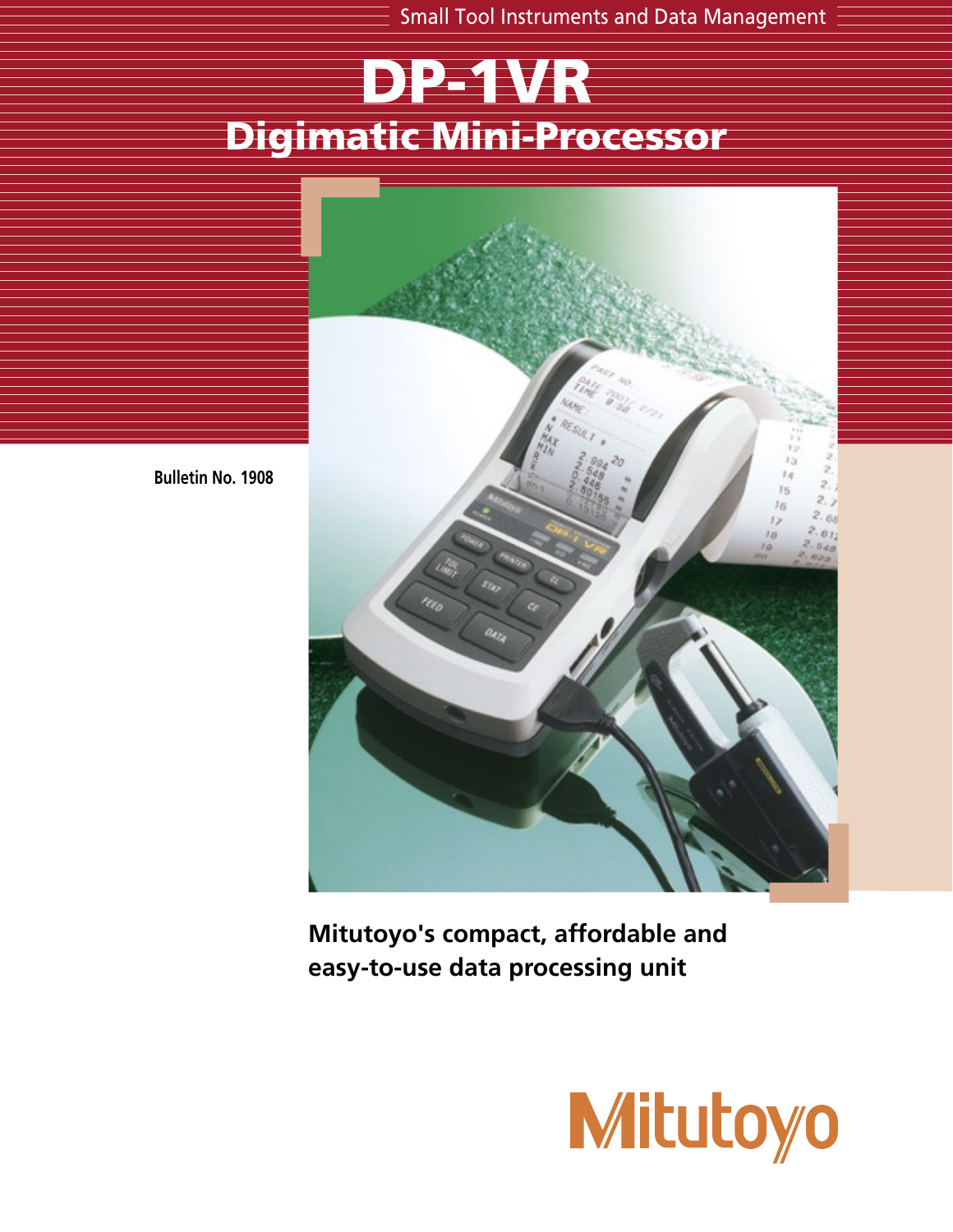## **Compact and Powerful Data Processing Unit**

#### FEATURES

Mitutoyo's DP-1VR is so compact, it fits right in your palm. But with this powerful little device you can print data from a Digimatic caliper, micrometer and more using the Data Output function, and can even calculate statistics. Printing speed is excellent and with the built-in thermal line printer there's almost no noise. Furthermore, the thermosensitive paper has outstanding durability and chemical resistance for long-term storage. The DP-1VR even lets you transmit data to a computer using an RS-232C connecting cable (09EAA084).



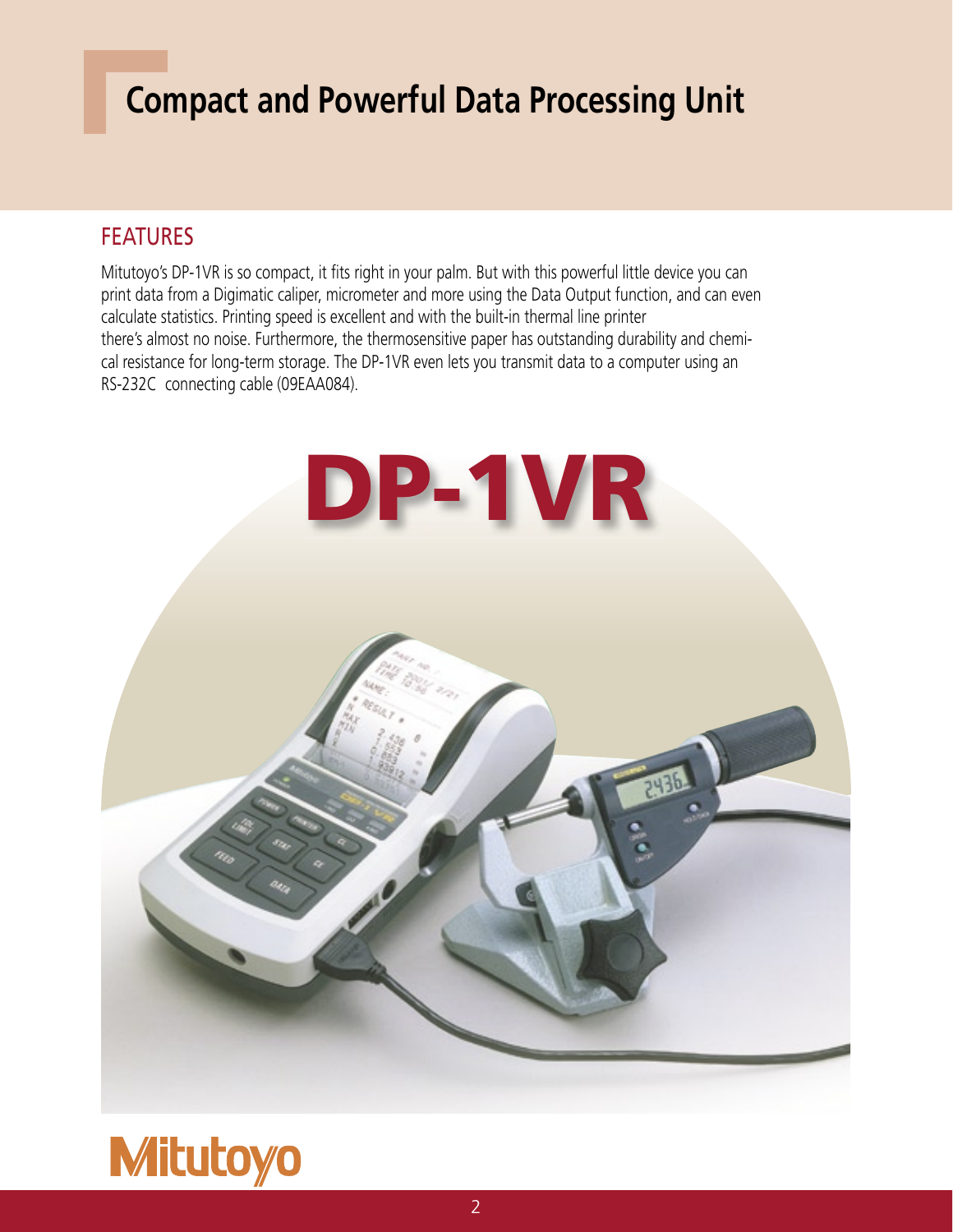## **Four Choices of Data Processing Mode**



| <b>PRINT ON/OFF</b> | Mode 0                                                            | <b>Mode 1, 2</b>                                                                            |
|---------------------|-------------------------------------------------------------------|---------------------------------------------------------------------------------------------|
| <b>CL</b>           | Only measurement data clear. Press before setting limit.          |                                                                                             |
| <b>CE</b>           | Cancel the previous measurement data.                             |                                                                                             |
| <b>TOL.LIMIT</b>    | Press before entering or finish the upper/lower measurement made. |                                                                                             |
| <b>STAT</b>         | Do not operate                                                    | Print out calculation result in the form of a<br>histogram based on analysis of input data. |
| <b>FEED</b>         | Printer paper is fed when this key is pressed                     |                                                                                             |
| <b>DATA</b>         | Enter data via measuring devices                                  |                                                                                             |
| <b>PRINT ON/OFF</b> | Controls the printer's ON/OFF status                              |                                                                                             |
| <b>POWER</b>        | Power ON/OFF                                                      |                                                                                             |

**Mitutoyo**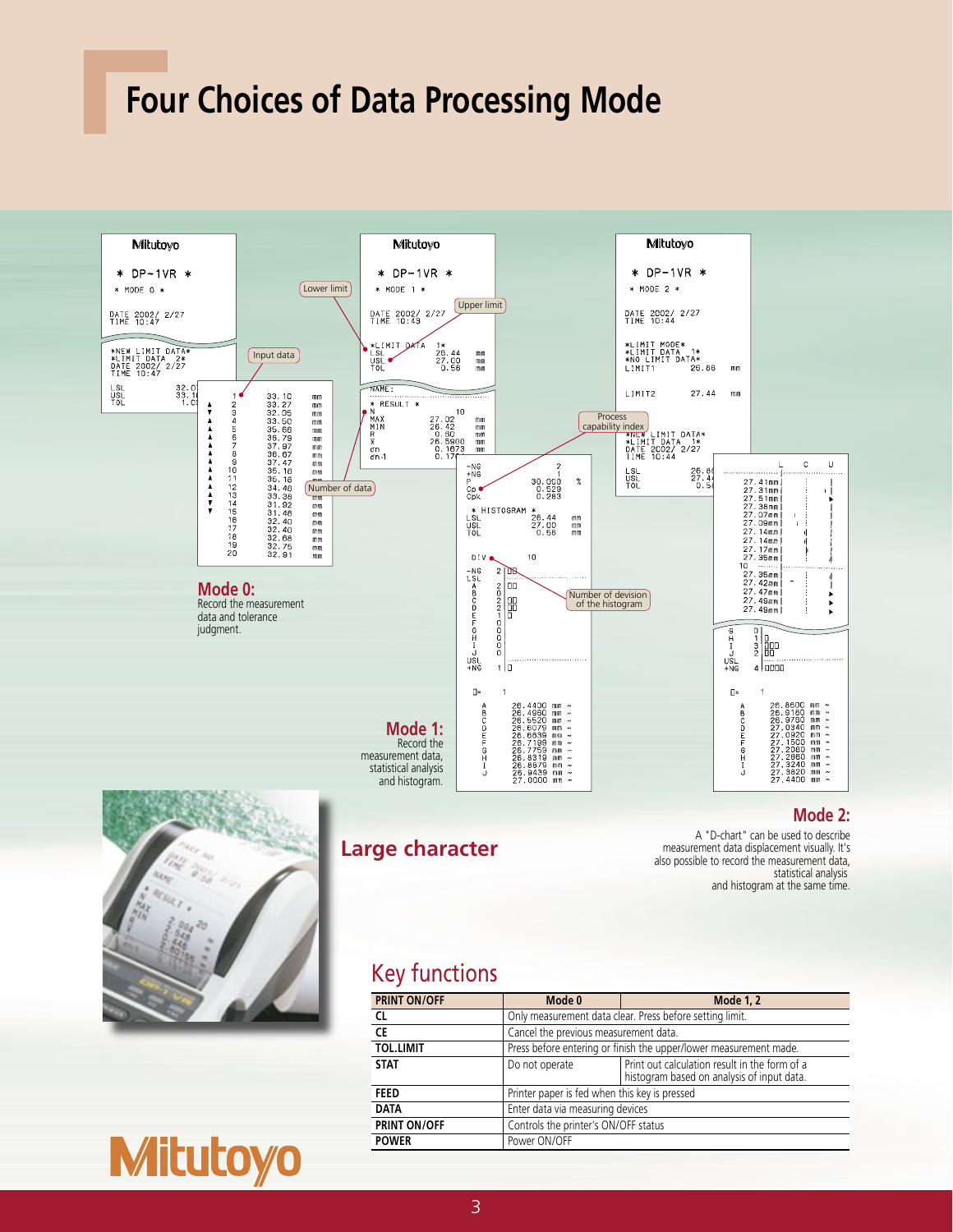

#### **One touch setting for the printing paper**

#### Key functions

| <b>PRINT ON/OFF</b> |                                                                       | Mode 3                                                                                       |  |
|---------------------|-----------------------------------------------------------------------|----------------------------------------------------------------------------------------------|--|
|                     | <b>Subgroup in measurement</b>                                        | Subgroup after measurement                                                                   |  |
| Cl                  | Re-enter from data No.1                                               | Only measurement data clear.                                                                 |  |
| CE                  | Cancel previous measurement data.                                     | Cancel previous subgroup.                                                                    |  |
| <b>TOL.LIMIT</b>    | Exit the measurement.<br>Cancel measurement mode.                     | Go to next subgroup measurement.                                                             |  |
| <b>STAT</b>         | Finish the subgroup measurement.<br>Print the X-R calculation result. | Calculate and print out the control limit value from<br>each subgroup to complete the entry. |  |
| <b>FEED</b>         | Advance paper.                                                        |                                                                                              |  |
| <b>DATA</b>         | Enter data via measuring devices                                      |                                                                                              |  |
| <b>PRINT ON/OFF</b> | Controls the printer's ON/OFF status                                  |                                                                                              |  |
| <b>POWER</b>        | Power ON/OFF                                                          |                                                                                              |  |
|                     |                                                                       |                                                                                              |  |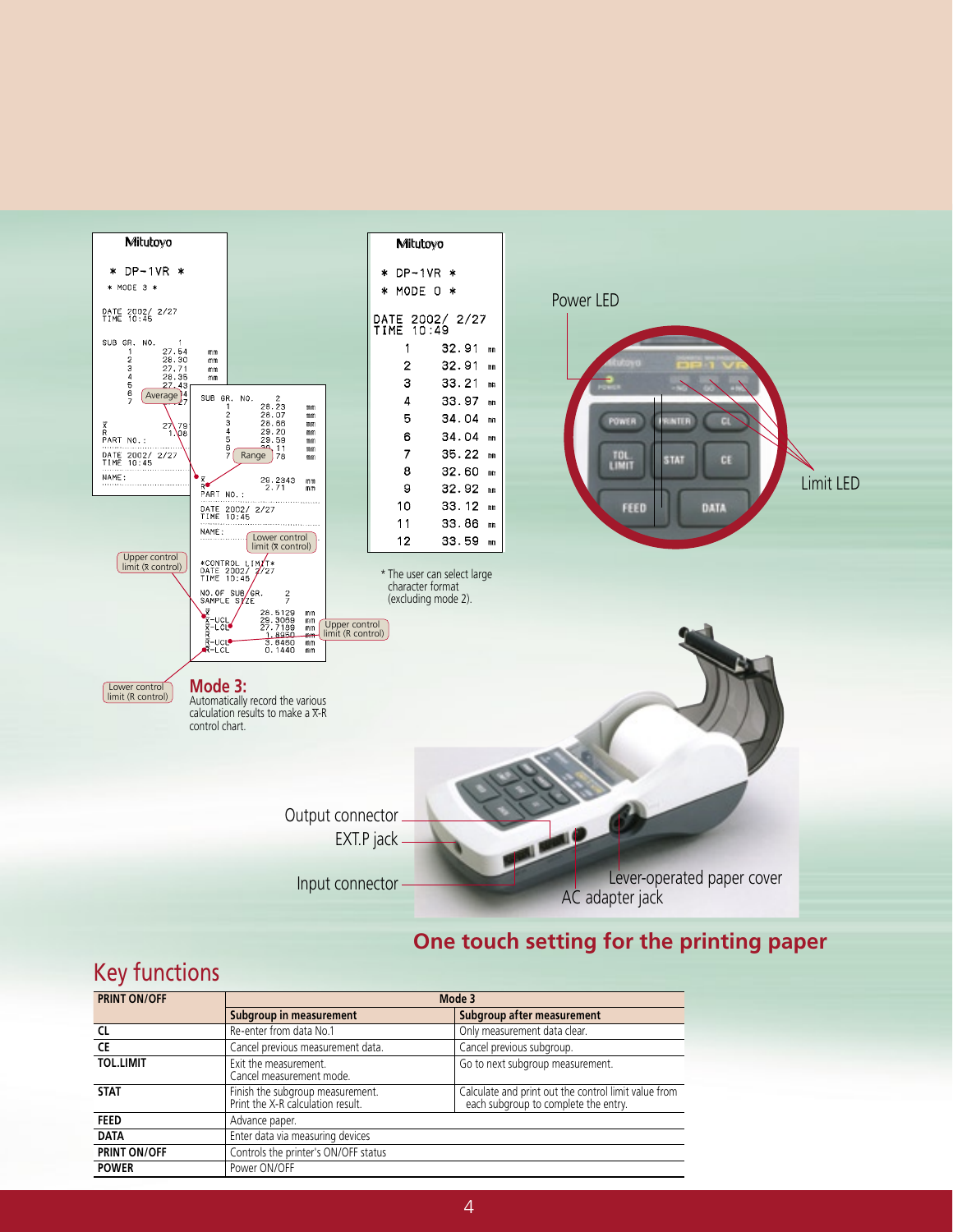#### SPECIFICATIONS DIMENSIONS

| Order No.                    | 264-504*                                                                                                                                                                                                                                                                                    |
|------------------------------|---------------------------------------------------------------------------------------------------------------------------------------------------------------------------------------------------------------------------------------------------------------------------------------------|
| <b>Printing method</b>       | Thermal line printer                                                                                                                                                                                                                                                                        |
| <b>Printing density</b>      | 384dot (8dot/mm)                                                                                                                                                                                                                                                                            |
| <b>Printing speed</b>        | .26"/s (6.5mm/s) using AC adapter                                                                                                                                                                                                                                                           |
| <b>Printing paper</b>        | $1.89$ " (48mm)                                                                                                                                                                                                                                                                             |
| Printing capacity per roll   | Approx. 6500 lines for large characters<br>Approx. 12000 lines for normal characters                                                                                                                                                                                                        |
| Processing capacity          | mode 1/2/3: 999 data<br>mode 0; 100000 data                                                                                                                                                                                                                                                 |
| Printing data                | Measuring data, GO/±NG judgment, number<br>of data, maximum/minimum value, range,<br>average, standard deviation, number of defective,<br>function defective, process capability index,<br>histogram, D-chart, control chart generation<br>for Xd-bar and central limit data, data and time |
| <b>Output function</b>       | Output of measuring data (RS232C)<br>or GO/±NG judgment                                                                                                                                                                                                                                     |
| Input timer                  | 0.25s, 1s, 5s, 30s, 1 min, 30 min, 60 min                                                                                                                                                                                                                                                   |
| Power                        | AC adapter 6V (No interchangeable to DP-1HS<br>Electric battery: LR6 (alkaline), ni-Mh (AA size)                                                                                                                                                                                            |
| <b>Battery life</b>          | 10 years (clock battery), 10000 lines (1600mA<br>1 time/5 sec. using the rechargeable battery)                                                                                                                                                                                              |
| <b>Operating temperature</b> | 32°F to 113°F (0°C to 45°C) using AC adapter,<br>50°F to 113°F (10°C to 45°C) using battery                                                                                                                                                                                                 |
| Storage temperature          | 14°F to 122°F (-10°C to 50°C)                                                                                                                                                                                                                                                               |

\*To denote your AC line voltage add the following suffixes (e.g. 264-504-5A).

-5A for 120V, -5D for 220V (Europe), -5E for 240v (UK), -1K for 220V for korea without AC adapter, -5F for 240V (Oceania)

#### SPECIFICATIONS OF AC ADAPTER

| Order No.                                                                    | 264-504*  | <b>Mass</b>                  |
|------------------------------------------------------------------------------|-----------|------------------------------|
| 09EAA119*                                                                    | 100V-240V | $(0.46 \text{ lbs.} (210q))$ |
| *To denote your AC line voltage add the following suffixes (e.g. 09EAA119A). |           |                              |

\*To denote your AC line voltage add the following suffixes (e.g. 09EAA119A). A for 110V/115V, D for 230V (Europe), 5E for 230v (UK), K for 220V (Japan) K for 230V (Oceania), DC for 220V (China), no suffix is for 100V (Japan)





**09AAE119,A,DC 09AAE119K,D**









### Unit: Inch/(Metric)



#### STANDARD ACCESSORIES

User's manual, Printing paper: 10 rolls (**09EAA082**), AC adapter : **09EAA119A**(100V/115V), **09EAA119D**(230V for Europe), **09EAA119E**(230V for UK), **09EAA119K**(220V for Korea), **09EAA119F**(230V for Oceania), **09EAA119DC**(230V for China), Key operation quick reference, Wrist strap

#### OPTIONAL ACCESSORIES

| 09EAA084* | RS-232C signal cable (1m, 9pin) |
|-----------|---------------------------------|
| 965516*   | GO/±NG judgment cable           |
| 937179T   | Foot switch                     |

\* It is impossible to use both the RS-232C cable and GO/±NG judgment cable at the same time.

#### Alarm functions

- **Line voltage** Voltage abnormality
- **Paper end** No printing paper
- **Head up** Paper cover open
- **Head temperature** Thermal abnormality of printer head
- Over flow Data input limit
- **Battery** Low voltage clock battery
- 
- **Input data** Communication abnormality with measuring devices